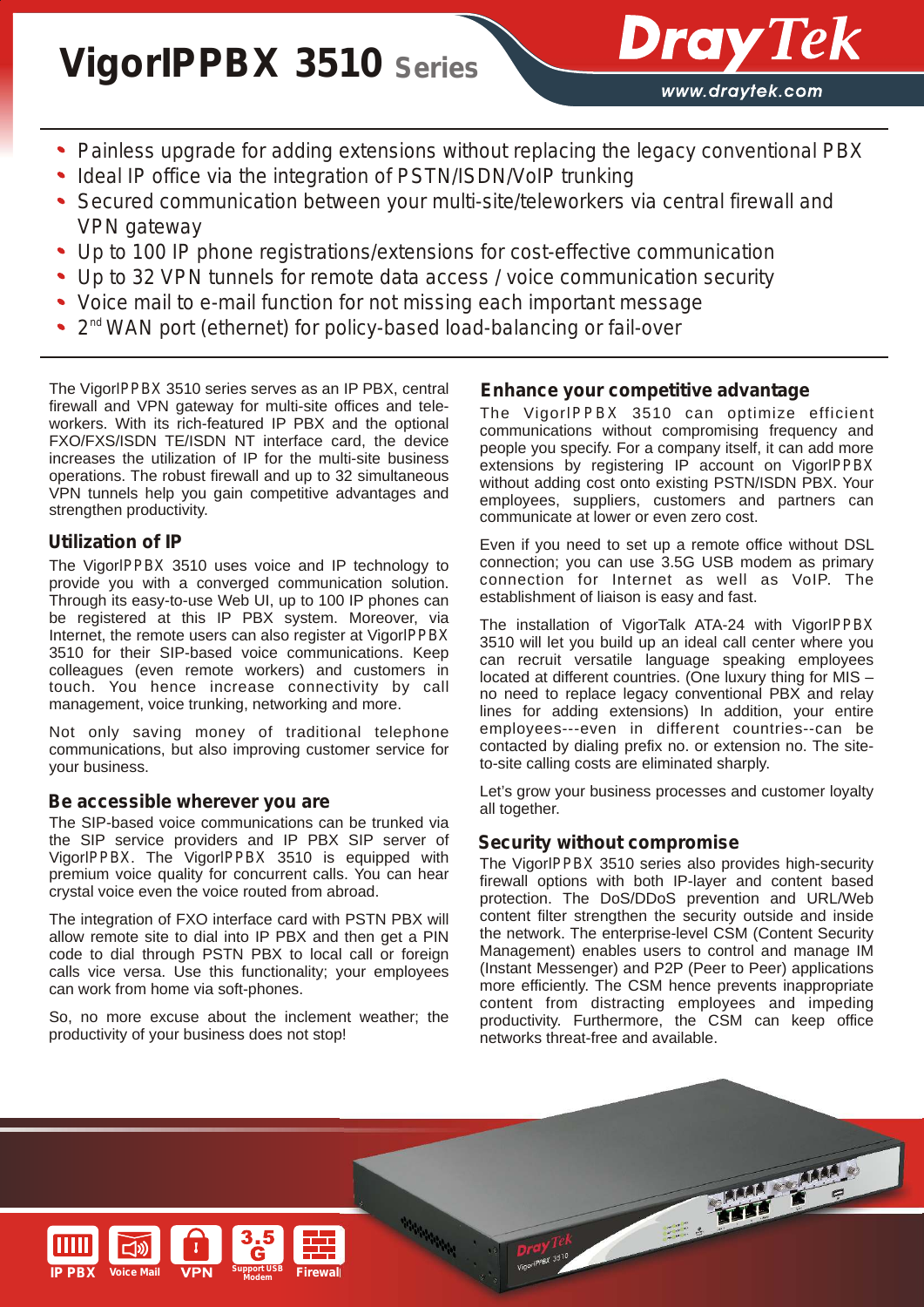With CSM, you can protect confidential and essential data from modification or theft.

#### *More extendability*

With a dedicated VPN co-processor, the hardware encryption of AES/DES/3DES and hardware key hash of SHA-1/MD5 are seamlessly handled, thus maintaining maximum router performance. For remote tele-workers and inter-office links, the Vigor*IPPBX* 3510 supports up to 32 simultaneous VPN tunnels (such as IPSec/PPTP/ L2TP protocols).

Let high-perfomance multi-VPN connection to secure your communication.

#### *High user-friendliness and efficiency*

Its well-structured Web User Interface offers user-friendly configuration. The WUI also provides IP layer QoS (Quality of Service), NAT session/bandwidth management to help users control and allocate the bandwidth on networks. The auto-provisioning lets efforts for deploying DrayTek VigorPhone 350 be minimized to little.

Just "Plug & Play" to add extensions for the new blood of your company!

#### *More benefits*

The platform of Vigor*IPPBX*3510 is able to let you choose 4-port ISDN BRI card (4 ISDN TE or 2 TE/2 NT interface card) in terms of your voice environment. The ISDN phone can connect to NT -interface of 2 TE/2 NT interface card. The ISDN line can be connected to TE-interface. If you have ISDN PBX, you can connect one of internal extension to TE-interface of 4-port ISDN TE card. The call routing of Vigor*IPPBX*3510 will enable ISDN MSN mapping to IP extensions for forming compound extensions.

It provides policy-based load-balance, fail-over BoD (Bandwidth on Demand) and also integrates IP layer QoS, NAT session/bandwidth management to help users control and allocate the bandwidth on networks.

It allows users to access Internet and combine the bandwidth of the dual WAN to speed up the transmission through the network. Each WAN port can connect to different ISPs. Even if the ISPs use different technology to provide telecommunication service (such as DSL, cable modem, etc.). If any connection problem occurred on one of the ISP connections, all the traffic will be guided and switched to the normal communication port for proper operation.

(Features in more benefits section can be added by future upgrade or customized in certain cases).

#### *Interface card*



Future release



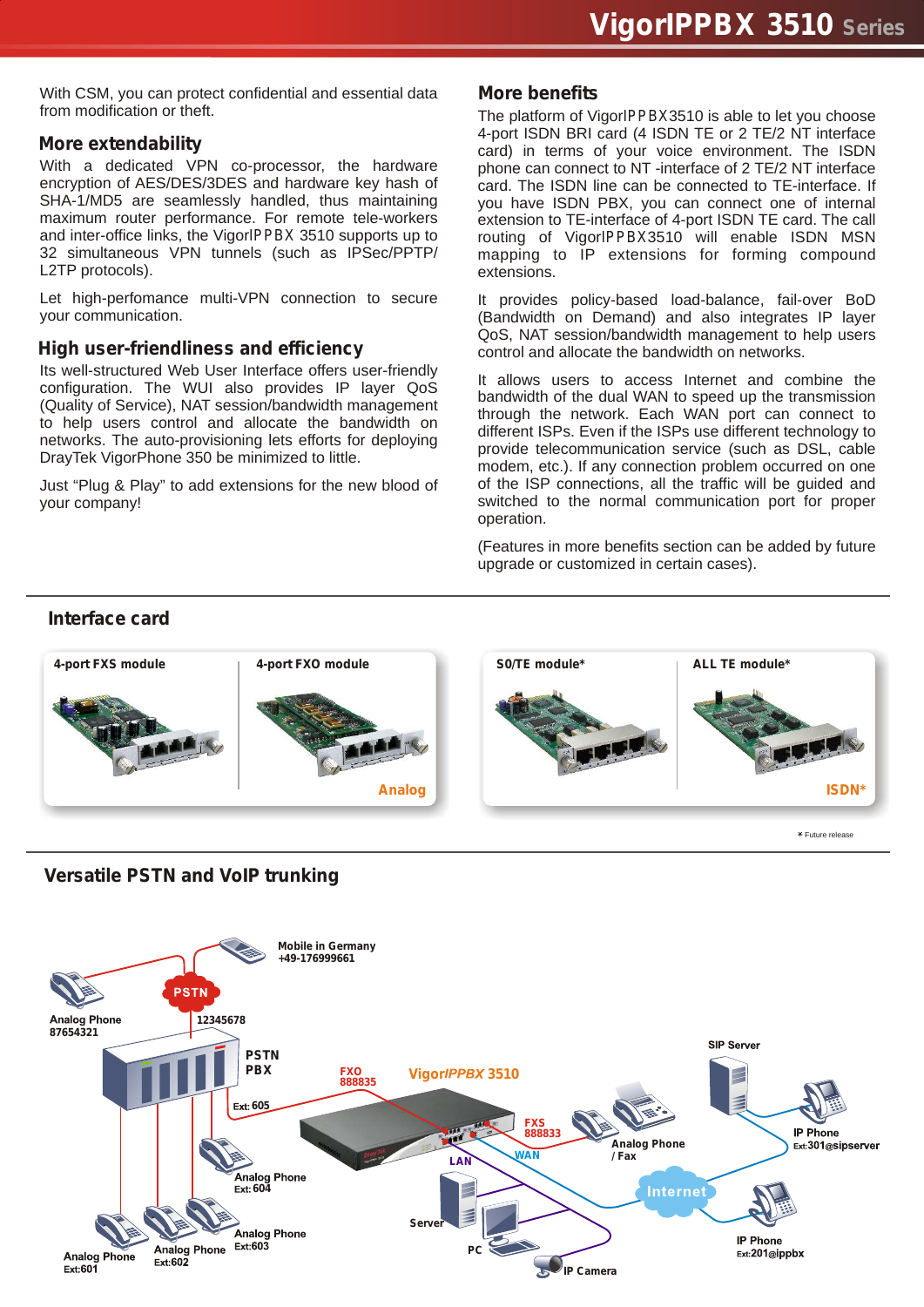# *Cost-effective extendability by integrated Analog Telephone Adapter (for 24 conventional analog phones) & PoE-switch for IP-based phones*



*ISDN*



**Shanghai Office**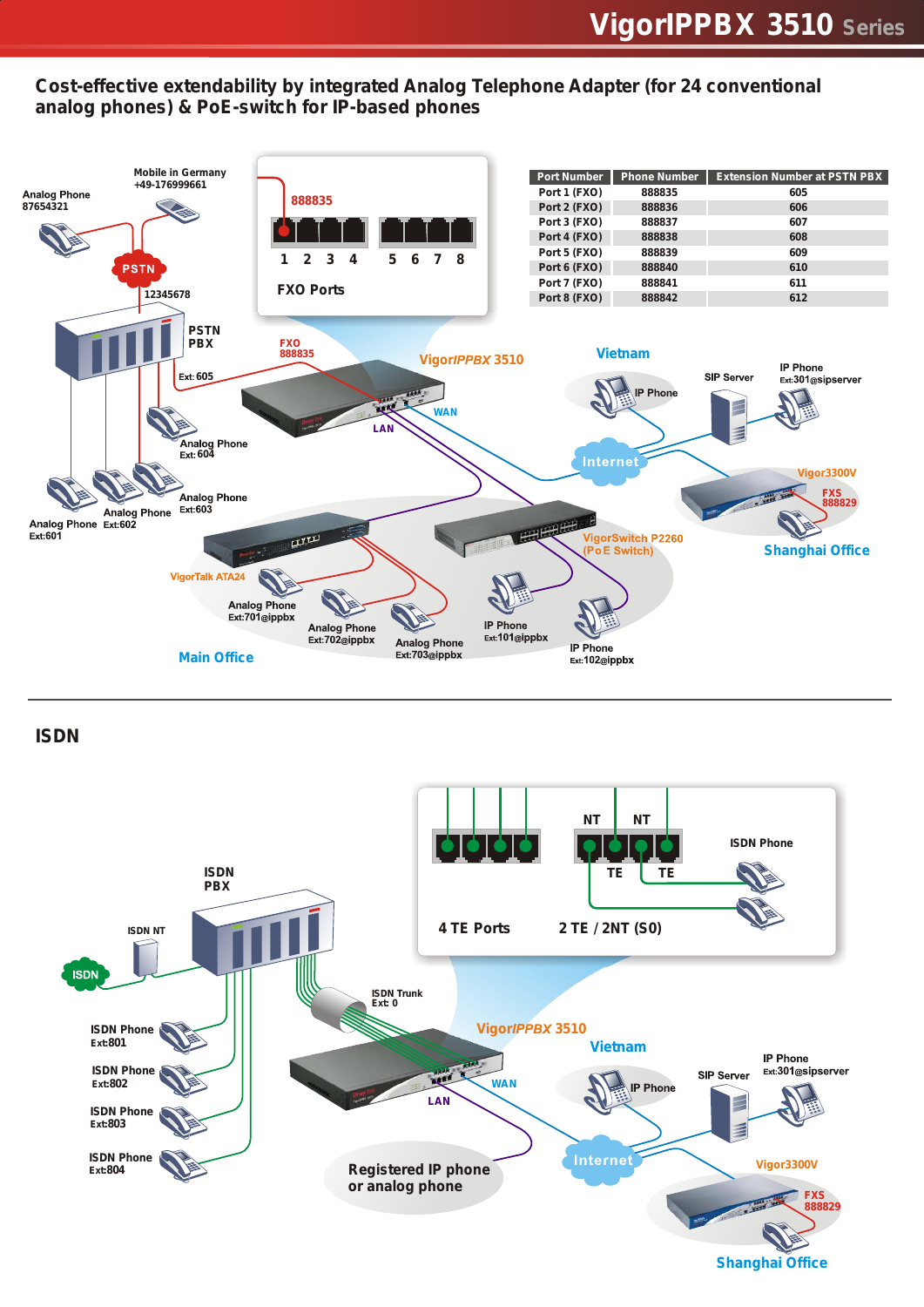# *Technical specification*

| <b>PBX Features</b>                  |                                                                                        |                                                                                                              |
|--------------------------------------|----------------------------------------------------------------------------------------|--------------------------------------------------------------------------------------------------------------|
|                                      | • 12 SIP accounts                                                                      | • PIN code control                                                                                           |
|                                      | • 100 accounts (extensions)                                                            | • Call barring                                                                                               |
|                                      | • Registration and authentication                                                      | • Call routing                                                                                               |
|                                      | • 1 levels AA                                                                          | • Call park                                                                                                  |
|                                      | • Hunting group (10)                                                                   | • Call pickup                                                                                                |
|                                      | $\bullet$ IVR                                                                          | • In/Out band call through FXO interface                                                                     |
|                                      | • Calendar                                                                             | • User defined prompts                                                                                       |
|                                      | • Dial plan (digi-map)                                                                 | • Voice message to e-mail                                                                                    |
|                                      | • Session monitor                                                                      | • Voice mail                                                                                                 |
|                                      | • Call detail records                                                                  | $\bullet$ MWI                                                                                                |
|                                      | $\cdot$ DID                                                                            | • Music on hold                                                                                              |
|                                      | • Extension privilege assign                                                           | • 1 conference bridge*                                                                                       |
| <b>ISDN Features</b>                 |                                                                                        |                                                                                                              |
|                                      | • ISDN Failover (Loop through) [available on 2 TE/NT (S0) interface module].           |                                                                                                              |
|                                      | • ISDN On-Net/Off-Net                                                                  |                                                                                                              |
|                                      | • 10MSN (Multiple Subscriber Numbers) on each ISDN S0 port for VoIP call.              |                                                                                                              |
|                                      | • Signaling compliance: ITU-T Rec. Q. 920, Q921, Q930, Q931.                           |                                                                                                              |
| <b>FAX/Modem Support</b>             |                                                                                        |                                                                                                              |
|                                      | • Tone detection • G.711 pass-through • T.38 for FAX                                   |                                                                                                              |
| <b>WAN Protocol</b>                  |                                                                                        |                                                                                                              |
| <b>Ethernet</b>                      | • PPPoE, PPTP, DHCP client, static IP, L2TP, BPA                                       |                                                                                                              |
| <b>ISDN</b>                          | • DSS1 (Euro ISDN), PPP, ML-PPP(64/128Kbps)                                            |                                                                                                              |
| <b>Dual WAN</b>                      |                                                                                        |                                                                                                              |
| <b>Outbound policy based</b>         | • Allow your local network to access Internet using multiple Internet connections with |                                                                                                              |
| <b>Load balance</b>                  | high-level of Internet connectivity availability.                                      |                                                                                                              |
|                                      | • Two dedicated Ethernet WAN ports (10/100Mb/s).                                       |                                                                                                              |
|                                      | • WAN fail-over or load-balanced connectivity.                                         |                                                                                                              |
| <b>Bandwidth on Demand</b>           | • Service/IP based preference rules or auto-weight.                                    |                                                                                                              |
| <b>VPN</b>                           |                                                                                        |                                                                                                              |
| <b>Protocols</b>                     | • PPTP, IPSec, L2TP, L2TP over IPSec                                                   |                                                                                                              |
| Up to 32 sessions simultaneously     | • LAN to LAN, remote access (teleworker-to-LAN), dial-in or dial-out.                  |                                                                                                              |
| <b>VPN throughput</b>                | • 50Mbps                                                                               |                                                                                                              |
| <b>NAT-Traversal (NAT-T)</b>         | • VPN over routes without VPN pass-through.                                            |                                                                                                              |
| <b>PKI</b> certificate               | • Digital signature (X.509)                                                            |                                                                                                              |
| <b>IKE</b> authentication            | • Pre-shared key; IKE phase 1 agressive/standard modes & phase 2 selectable lifetimes. |                                                                                                              |
| <b>Authentication</b>                | • Hardware-based MD5, SHA-1                                                            |                                                                                                              |
| <b>Encryption</b>                    | • MPPE and hardware-based AES/DES/3DES                                                 |                                                                                                              |
| <b>RADIUS client</b>                 | • Authentication for PPTP remote dial-in                                               |                                                                                                              |
| <b>DHCP over IPSec</b>               |                                                                                        | . Because DrayTek add a virtual NIC on the PC, thus, while connecting to the server via IPSec tunnel, PC     |
|                                      |                                                                                        | will obtain an IP address from the remote side through DHCP protocol, which is quite similar with PPTP.      |
| <b>Dead Peer Detection (DPD)</b>     |                                                                                        | • When there is traffic between the peers, it is not necessary for one peer to send a keep-alive to check    |
|                                      |                                                                                        | for liveness of the peer because the IPSec traffic serves as implicit proof of the availability of the peer. |
| <b>Smart VPN software utility</b>    | • Provided free of charge for teleworker convenience (Windows environment).            |                                                                                                              |
| Easy of adoption                     | . No additional client or remote site licensing required.                              |                                                                                                              |
| Industrial-standard interoperability | • Compatible with other leading 3rd party vendor VPN devices.                          |                                                                                                              |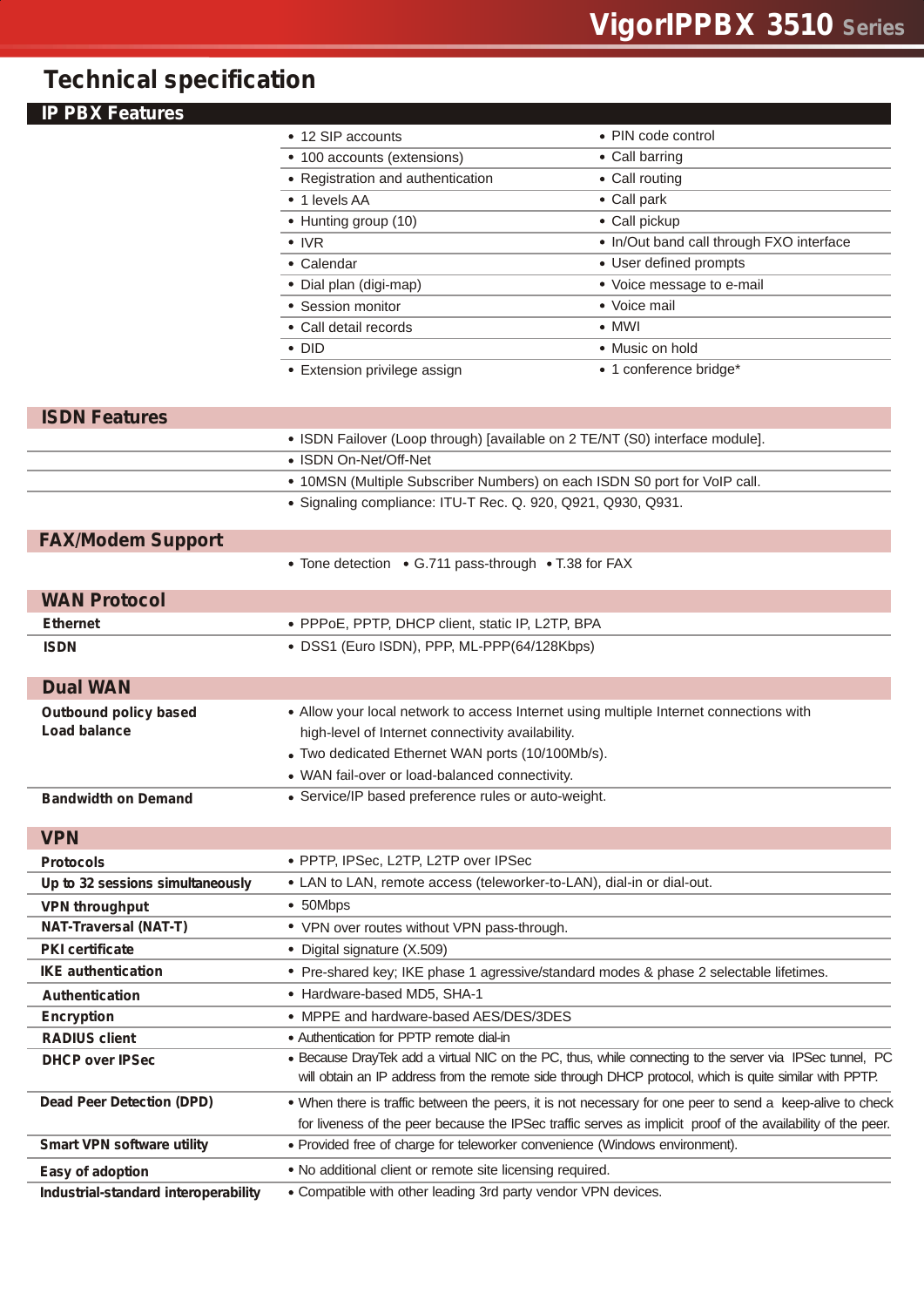# **Vigor***IPPBX* **3510 Series**

| <b>Content filter</b>                                            |                                                                                                                                                                                    |
|------------------------------------------------------------------|------------------------------------------------------------------------------------------------------------------------------------------------------------------------------------|
| <b>URL keyword blocking</b>                                      | • Whitelist and Blacklist.                                                                                                                                                         |
|                                                                  | • Java applet, cookies, active X, compressed, executable, multimedia file blocking.                                                                                                |
| Web content filter                                               | • Dynamic URL filtering database.                                                                                                                                                  |
| <b>Time schedule control</b>                                     | • Set rule according to your specific office hours.                                                                                                                                |
|                                                                  |                                                                                                                                                                                    |
| <b>Firewall</b>                                                  |                                                                                                                                                                                    |
| <b>Stateful Packet Inspection (SPI)</b>                          | • Outgoing/Incoming traffic inspection based on connection information.<br>• Appliance-based gateway security and content filtering.                                               |
| <b>Content Security Management(CSM)</b><br><b>Multi-NAT</b>      | . You have been allocated multiple public IP address by your ISP. You hence can have a one-to-one                                                                                  |
|                                                                  | relationship between a public IP address and an internal/private IP address. This means that you                                                                                   |
|                                                                  | have the protection of NAT (see earlier) but the PC can be addressed directly from the outside world                                                                               |
|                                                                  | by its aliased public IP address, but still by only opening specific ports to it (for example TCP port                                                                             |
|                                                                  | 80 for an http/web server).                                                                                                                                                        |
| Port redirection                                                 | . The packet is forwarded to a specific local PC if the port number matches with the defined port                                                                                  |
|                                                                  | number. You can also translate the external port to another port locally.                                                                                                          |
| Open ports                                                       | • As port redirection (above) but allows you to define a range of ports.                                                                                                           |
| <b>DMZ</b> host                                                  | • This opens up a single PC completely. All incoming packets will be forwarded onto the                                                                                            |
|                                                                  | PC with the local IP address you set. The only exceptions are packets received in response                                                                                         |
|                                                                  | to outgoing requests from other local PCs or incoming packets which match rules in the                                                                                             |
|                                                                  | other two methods.                                                                                                                                                                 |
|                                                                  | The precedence is as follows :                                                                                                                                                     |
|                                                                  | Port Redirection > Open Ports > DMZ                                                                                                                                                |
| Policy-based IP packet filter                                    | • The header information of an IP packet (IP or Mac source/destination addresses; source /destination                                                                              |
|                                                                  | ports; DiffServ attribute; direction dependent, bandwidth dependent, remote-site dependent.                                                                                        |
| <b>DoS/DDoS prevention</b>                                       | • Act of preventing customers, users, clients or other computers from accessing data on a computer.                                                                                |
| IP address anti-spoofing                                         | • Source IP address check on all interfaces: only IP addresses classified within the defined IP networks                                                                           |
|                                                                  | are allowed.                                                                                                                                                                       |
| <b>Object-based firewall</b>                                     | · Utilizes object-oriented approach to firewall policy.                                                                                                                            |
| <b>Notification</b>                                              | • E-mail alert and logging via syslog.                                                                                                                                             |
| <b>Bind IP to MAC address</b>                                    | • Flexible DHCP with 'IP-MAC binding'.                                                                                                                                             |
| <b>WDS security</b>                                              | The use of authentication and encryption techniques on a Wireless Distribution System (WDS) link                                                                                   |
|                                                                  | between compatible access points.                                                                                                                                                  |
|                                                                  |                                                                                                                                                                                    |
| <b>System management</b>                                         |                                                                                                                                                                                    |
| Web-based user interface                                         | • Integrated web server for the configuration of routers via Internet browsers with HTTP or HTTPS.                                                                                 |
| (HTTP/HTTPS)                                                     |                                                                                                                                                                                    |
| <b>DrayTek's Quick Start wizard</b>                              | • Let administrator adjust time zone and promptly set up the Internet (PPPoE, PPTP, Static IP, DHCP).<br>• RADIUS user administration for dial-in access (PPP/PPTP and ISDN CLIP). |
| <b>User administration</b><br><b>CLI(Command Line Interface,</b> | • Remotely administer computers via the telnet.                                                                                                                                    |
| Telnet/SSH)                                                      |                                                                                                                                                                                    |
| <b>DHCP client/relay/server</b>                                  | • Provides an easy-to configure function for your local IP network.                                                                                                                |
| <b>Dynamic DNS</b>                                               | . When you connect to your ISP, by broadband or ISDN you are normally allocated an dynamic IP                                                                                      |
|                                                                  | address. i.e. the public IP address your router is allocated changes each time you connect to the ISP.                                                                             |
|                                                                  | If you want to run a local server, remote users cannot predict your current IP address to find you.                                                                                |
| <b>Administration access control</b>                             | • The password can be applied to authentication of administrators.                                                                                                                 |
| <b>Configuration backup/restore</b>                              | • If the hardware breaks down, you can recover the failed system within an acceptable time. Through                                                                                |
|                                                                  | TFTP, the effective way is to backup and restore configuration between remote hosts.                                                                                               |
| <b>Port-based VLAN</b>                                           | • Create separate groups of users via segmenting each of the Ethernet ports. Hence, they can or can't                                                                              |
|                                                                  | communicate with users in other segments, as required.                                                                                                                             |
| <b>Built-in diagnostic function</b>                              | . Dial-out trigger, routing table, ARP cache table, DHCP table, NAT sessions table, wireless VLAN                                                                                  |
|                                                                  | online station table, data flow monitor, traffic graph, ping diagnosis, trace route.                                                                                               |
| NTP client/call scheduling                                       | • The Vigor has a real time clock which can update itself from your browser manually or more                                                                                       |
|                                                                  | conveniently automatically from an Internet time server (NTP). This enables you to schedule the router                                                                             |
|                                                                  | to dial-out to the Internet at a preset time, or restrict Internet access to certain hours. A schedule can                                                                         |
|                                                                  | also be applied to LAN-to-LAN profiles (VPN or direct dial) or some of the content filtering options.                                                                              |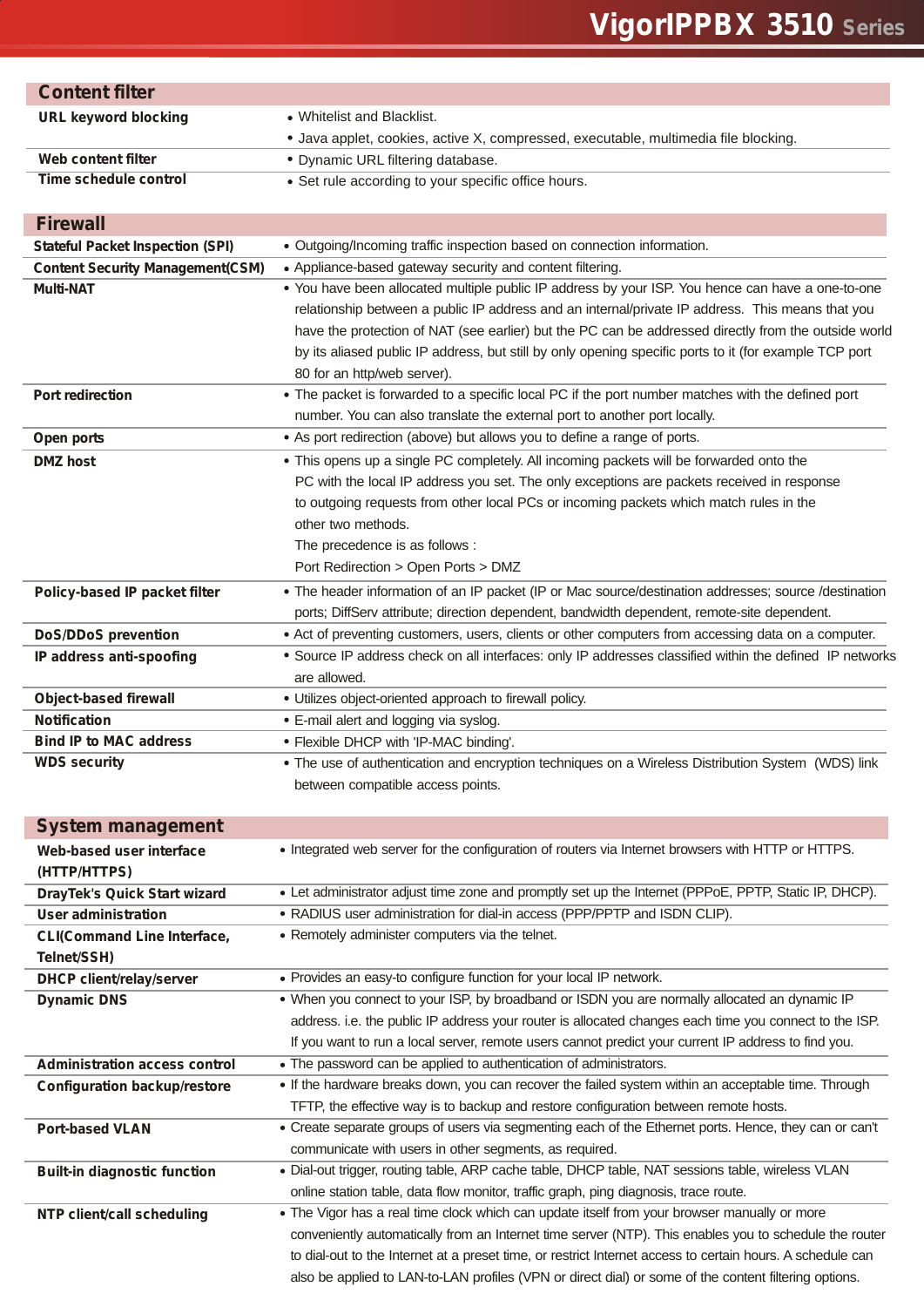| Firmware upgrade via TFTP/     | • Using the TFTP server and the firmware upgrade utility software, you may easily upgrade to the latest |
|--------------------------------|---------------------------------------------------------------------------------------------------------|
| <b>HTTP/FTP</b>                | firmware whenever enhanced features are added.                                                          |
| <b>ISDN remote maintenance</b> | • The system manager can remotely manage the routers through an ISDN remote dial-in with secure         |
|                                | call back mechanism.                                                                                    |
| Remote maintenance             | • With Telnet/SSL, SSH (with password or public key), browser (HTTP/HTTPS), TFTP or SNMP,               |
|                                | firmware upgrade via HTTP/HTTPS or TFTP.                                                                |
| <b>Wake on LAN</b>             | • A PC on LAN can be woken up from an idle/standby state by the router it connects when it              |
|                                | receives a special 'wake up' packet on its Ethernet interface.                                          |
| Logging via syslog             | • Syslog is a method of logging router activity.                                                        |
| <b>SNMP</b> management         | * SNMP management via SNMP v2, MIB II                                                                   |

| <b>Bandwidth management</b>           |                                                                                          |
|---------------------------------------|------------------------------------------------------------------------------------------|
| <b>Traffic shaping</b>                | • Dynamic bandwidth management with IP traffic shaping.                                  |
| <b>Bandwidth reservation</b>          | • Reserve minimum and maximum bandwidths by connection based or total data through send/ |
|                                       | receive directions.                                                                      |
| Packet size control                   | • Specify size of data packet.                                                           |
| <b>DiffServ Codepoint Classifying</b> | • Priority queuing of packets based on DiffServ.                                         |
| 4 Priority levels (inbound/outbound)  | • Prioritization in terms of Internet usage.                                             |
| Individual IP bandwidth/session       | • Define session /bandwidth limitation based on IP address.                              |
| limitation                            |                                                                                          |
| <b>Bandwidth borrowing</b>            | . Transmission rates control of data services through packet scheduler.                  |
| User-defined class-based rules        | • More flexibility.                                                                      |

| <b>Routing functions</b>        |                                                                                                           |
|---------------------------------|-----------------------------------------------------------------------------------------------------------|
| Router                          | • IP and NetBIOS/IP-multi-protocol router.                                                                |
| Advanced routing and forwarding | • Complete independent management and configuration of IP networks in the device, i.e. individual         |
|                                 | settings for DHCP, DNS, firewall, VLAN, routing, QoS etc.                                                 |
| <b>DNS</b>                      | • DNS cache/proxy.                                                                                        |
| <b>DHCP</b>                     | • DHCP client/relay/server.                                                                               |
| <b>NTP</b>                      | . NTP client, automatic adjustment for daylight-saving time                                               |
| <b>Policy-based routing</b>     | • Based on firewall rules, certain data types are marked for specific routing, e.g. to particular         |
|                                 | remote sites or lines.                                                                                    |
| <b>Dynamic routing</b>          | . It is with routing protocol of RIP v2. Learning and propagating routes; separate settings for WAN       |
|                                 | and LAN.                                                                                                  |
| <b>Static routing</b>           | . An instruction to re-route particular traffic through to another local gateway, instead of sending it   |
|                                 | onto the Internet with the rest of the traffic. A static route is just like a 'diversion sign' on a road. |

#### **Internet CSM (Content Security Management) featuring**

- URL keyword filtering whitelist or blacklist specific sites or keywords in URLs.
- Block web sites by category (subject to subscription).
- Prevent accessing of web sites by using their direct IP address (thus URLs only).
- Blocking automatic download of Java applets and ActiveX controls.
- Blocking of web site cookies.
- Block http downloads of file types (binary, compressed, multimedia).
- Time schedules & exclusions for enabling/disabling these restrictions
- Block P2P (Peer-to-Peer) file sharing programs (e.g. Kazaa, WinMX etc. ).
- Block Instant messaging programs (e.g. IRC, MSN/Yahoo Messenger).

**USB**

- File System
	- Support FAT32/FAT16 file system
	- Support FTP function for file sharing
	- Support Samba for file sharing
- $\overline{\cdot$  CDR
- Voice mail backup
- 3.5G as backup